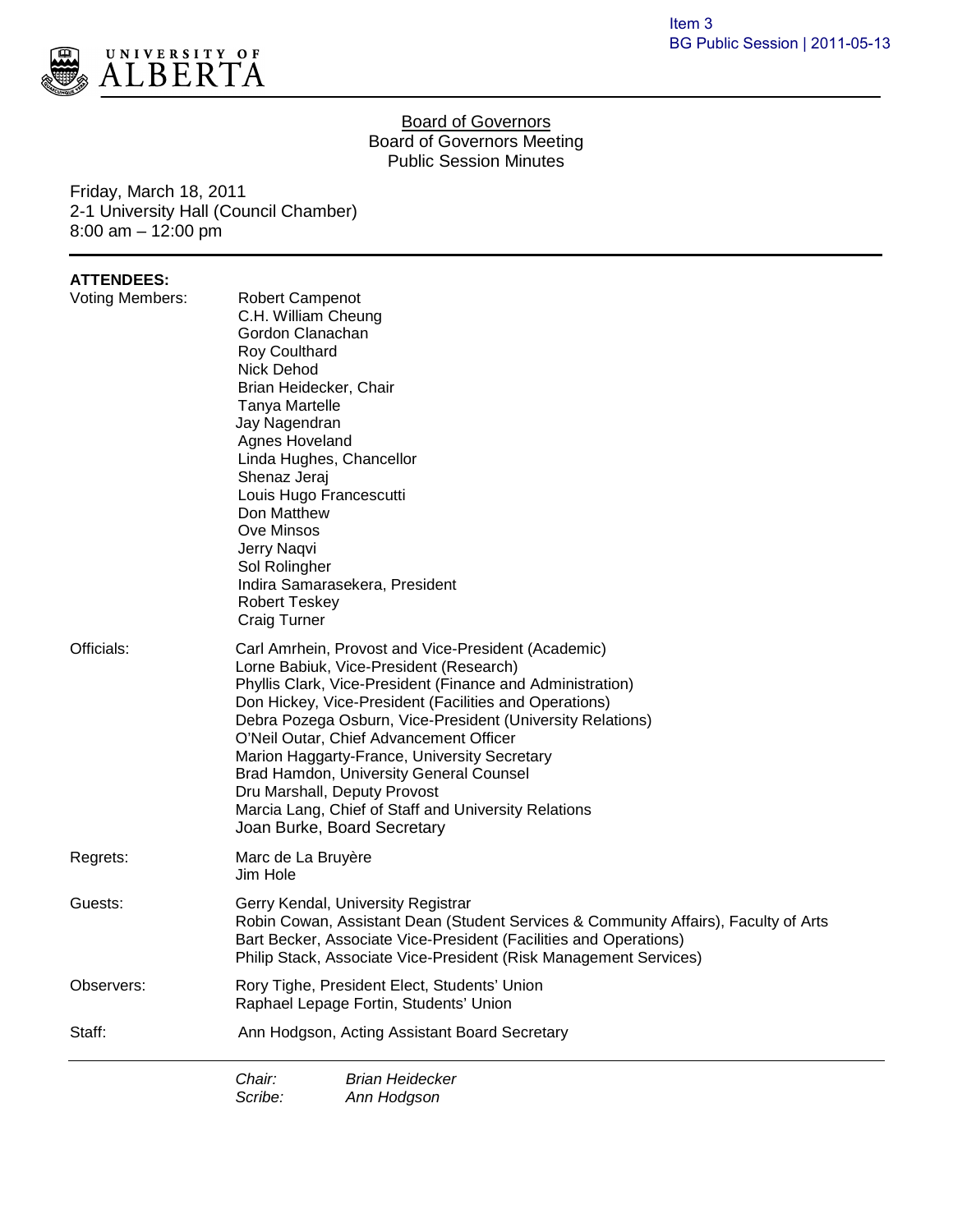# **OPENING SESSION**

#### **1. Chair's Session**

## 1.1 Call to Order and Confirmation of Quorum

The Board Secretary, Ms. Burke, confirmed that the attendance constituted quorum. The Board Chair called the meeting to order at 8.05 a.m.

The Chair welcomed all Board members and invited guests, and noted that Mr. Marc de La Bruyère and Mr. Jim Hole were, unfortunately, unable to be in attendance.

The Chair informed Board members of the changes to the Student Representatives to the Board, as a result of the recent Students' Union election held in March. The Chair introduced Mr. Rory Tighe, President–Elect, Students' Union, and Mr. Rapheal Lepage Fortin, Undergraduate Board of Governors Representative-Elect. The Chair noted to Mr. Tighe and Mr. Lepage Fortin, that Ministerial Orders of Appointment have not yet been received by the Board, and emphasized that their letters of nomination should be submitted to the Minister from the Students' Union.

The Chair thanked outgoing Student Board Members, Mr. Nick Dehod and Mr. Craig Turner, for their excellent service to the Board during their tenure, and indicated that their service will be formally honoured at the June 16, 2011 Board of Governors Recognition Dinner.

Congratulations were conveyed by the Chair to Mr. Roy Coulthard, President of the Graduate Students' Association (GSA), on his successful term, and his recent re-election and continued term of appointment.

The Chair indicated that several handouts have been distributed to Board members, to provide updated information in support of respective agenda items to be discussed during Public Session.

#### 1.2. Approval of Public Session Agenda

#### Motion: Clanachan/Matthew

THAT the Board of Governors approve the Open Session Agenda, as circulated.

**CARRIED**

#### 1.3. Conflict of Interest – Opportunity for Declaration Related to the Agenda

The Board Chair made note of the following:

- o The University of Alberta has policy and procedure in place for Conflict of Interest and Conflict of Commitment, and Board members make annual disclosures.
- o In addition, Board members must declare any conflict related to the Board Agenda of each meeting and, in the event of such conflict, absent themselves from the discussion and voting on the item.
- o The *Post-Secondary Learning Act,* Section 16(5) states that: *The members of the board must act in the best interests of the university.*

The Board Chair invited members to declare conflicts of interest related to the Open Session Agenda of the meeting. The Board Chair observed no declarations and declared that the question was duly asked and answered.

1.4 Chair's Remarks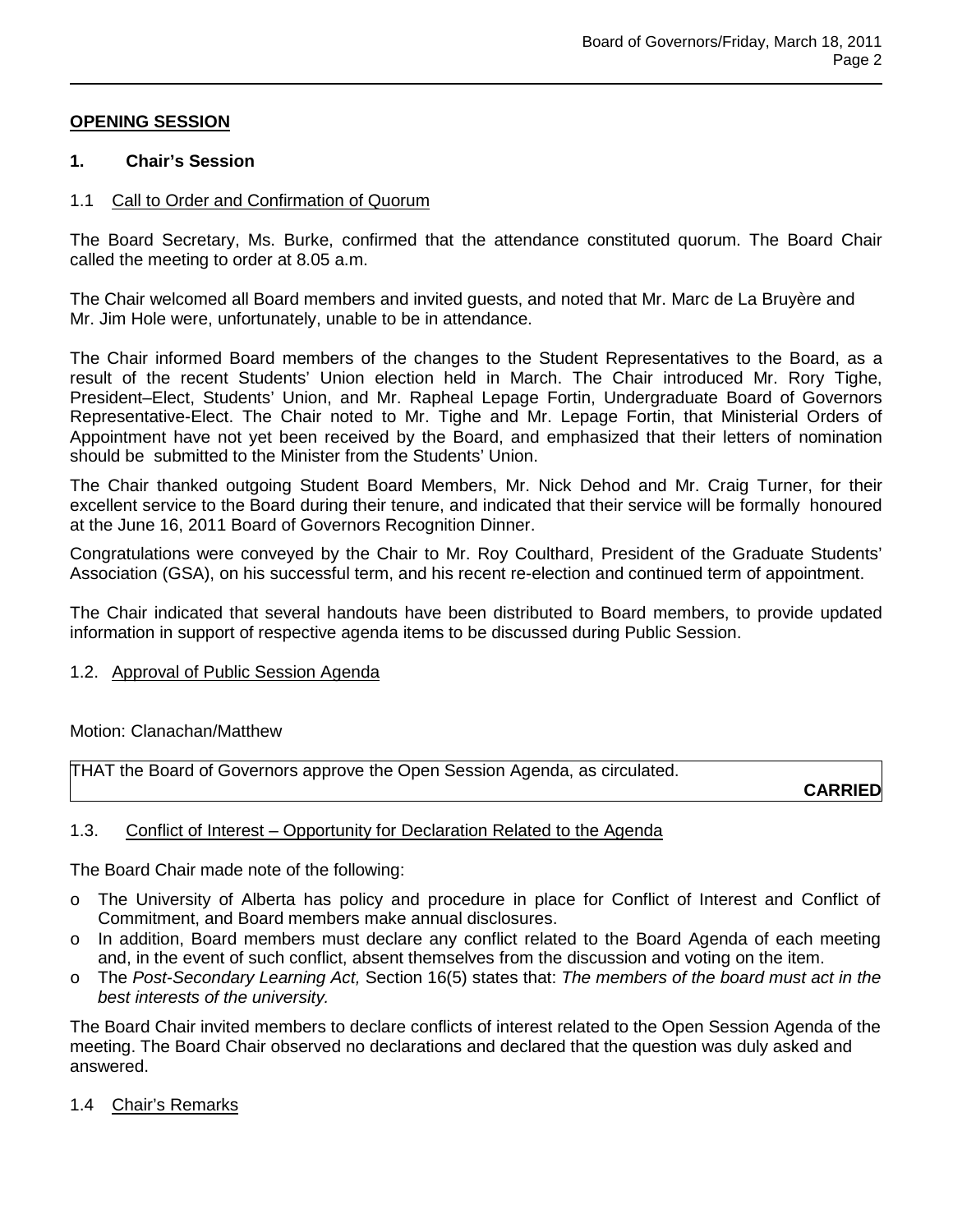Brief remarks were provided by the Chair with respect to the environmental situation in Japan and, on behalf of the Board, he expressed condolences to all those impacted by the crisis. The Chair noted that the President would be speaking in more detail with regard to the University's response to the Japan situation and other current, global events.

The Chair expressed condolences, on behalf of the Board, to the family of Ms. Margaret Weir Andrekson, a former Board member who passed away on Thursday, March 10, 2011, and recognized her significant contribution to the University of Alberta.

## 2. Report of the President

Agenda documentation is attached to these Minutes as Item 2.

In addition to her written report, the President also included verbal updates on:

- $\circ$  global concerns that are impacting U of A students/staff currently located in:
	- $\blacksquare$  Japan U of A administrators are maintaining contact with seven students and staff in exchange placements in Japan. All members remain safe and secure, and are being encouraged to return to Canada, with University financial and travel assistance extended.
	- New Zealand where ten students are currently on exchanges; the University of Alberta International (UAI) Office is monitoring the situation, and has confirmation that all students are safe.
	- Egypt/Libya UAI confirmed that no U of A students/staff are in these countries.
- o ongoing efforts of Ms. Phyllis Clark, Mr. Philip Stack and their respective teams within Risk Management Services, and the staff of the University of Alberta International (UAI) Office to ensure the safety and well-being of U of A students and staff abroad. The President commended all the staff involved in these efforts.
- o two prestigious *3M National Teaching Fellowships* awarded to Dr. Scott North, Professor in the Faculty of Medicine and Dentistry, and Dr. Billy Strean, Professor in the Faculty of Physical Education and Recreation, recognizing exceptional achievements and contributions by teacher scholars across Canada.
- o significant achievement of Dr. Florence Myrick, Professor and Associate Dean (Teaching), recognized with an *Award for Excellence in Education* from the Canadian Association of Schools of Nursing (CASN).
- o two Faculty of Arts alumni, Jane Ash Poitras, an internationally renowned aboriginal artist, and Robert Kroetsch, a renowned poet, novelist, essayist, and teacher, are both recipients of this year's *Lieutenant Governor of Alberta Distinguished Artist Award*.
- o recent launch of the *Alberta Health Network* a provincially unified, virtual health database, and shared initiative between the Universities of Calgary and Alberta, Ministries of Health & Wellness and Education & Technology, and Alberta Health Services. At the invitation of the President, Dr. Amrhein and Dr. Babiuk provided a brief update on the establishment of the Network and the impact on teaching and research at the University.

# **3. Approval of Public Session Minutes**

# 3.1. Approval of the Public Session Minutes of February 11, 2011

# Motion: Cheung/Naqvi

THAT the Board of Governors adopt the Open Session Minutes of its meeting on February 11, 2011.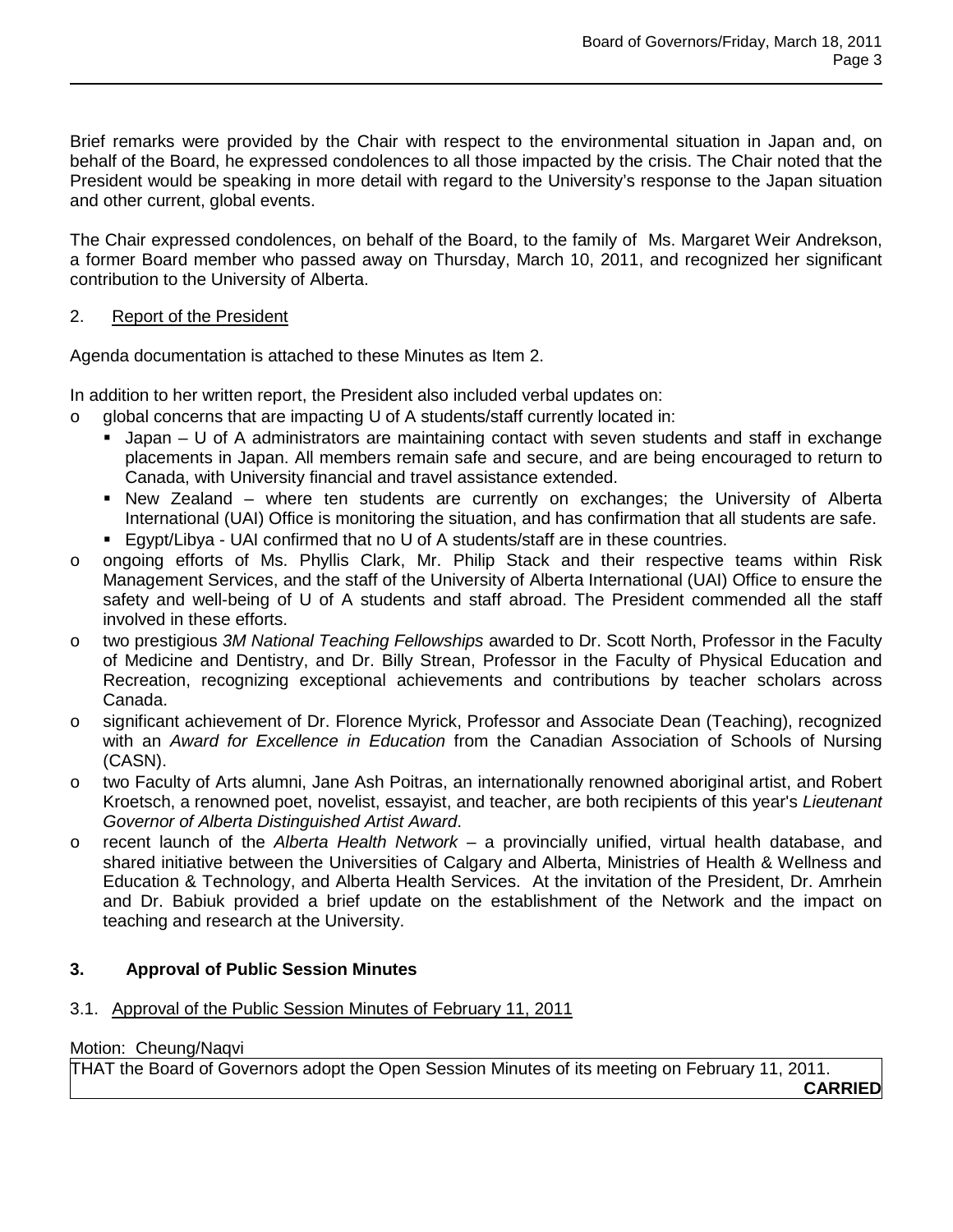# **ACTION ITEMS**

## **4. JOINT Report of the Finance and Property Committee & Board Learning and Discovery Committee**

## 4.1. Comprehensive Institutional Plan (CIP)

Agenda documentation is attached to these Minutes as Item 4.1.

*Presenters:* Carl Amrhein, Provost and Vice-President (Academic); Phyllis Clark, Vice-President (Finance and Administration); and Don Hickey, Vice-President (Facilities and Operations)

*Purpose of the Proposal:* Under new guidelines from Advanced Education and Technology (AET), the University of Alberta has prepared one Comprehensive Institutional Plan (CIP) that incorporates elements of the University's access plan, research plan, capital plan and budgets into one comprehensive document. The CIP replaces previous documents reviewed or approved by various governance committees including the Access Plan, University Plan, Capital Plan, and Budget. The CIP is for approval by the Board of Governors and is then filed with the appropriate Ministries of the Provincial Government. The CIP is written in support of the University's vision and mission as outlined in Dare to Discover and its Academic Plan, Dare to Deliver. The CIP outlines the University's academic and research priorities as articulated in Chapter 5, Academic Chapter, which in turn drives the University's capital and resource allocation priorities as found in Chapters 6, 7 and 8 of the CIP.

## *Discussion:*

Mr. Gordon Clanachan, Presiding Officer of the Joint-Session Meeting of the Board Finance and Property Committee, and the Board Learning and Discovery Committee, reported that the 2011 Comprehensive Institutional Plan (CIP), had been received and reviewed thoroughly by both Committees and recommended to the Board of Governors. . Mr. Clanachan informed members that the wording of the Motion requires a slight change, to incorporate [… "subject to Ministerial approval"…], as the *Post-Secondary Learning Act* requires that the Ministry has final approval. He commented that the document before members was the result of a very long process of hard work, creativity, consultation, and compromise on the part of all of who had worked on it, and commended them for their efforts.

Mr. Clanachan invited Dr. Carl Amrhein, Ms. Phyllis Clark, and Mr. Don Hickey to address the final draft of the proposed CIP. With the aid of a PowerPoint presentation, Dr Amrhein guided Members through a detailed executive summary, highlighting the final adjustments and reflecting the collective feedback and suggested changes received through a series of administration and governance consultations. Ms. Clark addressed financial details within the consolidated and operating budgets, and reviewed updates to the Resources Chapter. Mr. Hickey expanded on the Capital budget details n the Resources Chapter.

Mr. Heidecker thanked the CIP team members for their information, and invited questions.

In response to a question, Dr. Amrhein confirmed that the CIP document will be submitted to the Government of Alberta; however, it remains uncertain if it will be required annually. For the future, the document will serve as a solid foundation from which to build. Member, Mr. Craig Turner, expressed concerns regarding the continuation of the Common Student Space, Sustainability and Services (CoSSS) fee, noting that this would result in a decline of accessibility for undergraduate students. He understood that although the University was put in a difficult financial situation by the lack of funding from the government; he felt it necessary to abstain from the vote on the proposal. Member, Mr. Nick Dehod, indicated that he shared similar concerns regarding the CoSSS fee and funding-related issues addressed by Mr. Turner, and, in addition, he expressed concern over the challenge of establishing long-term sustainable funding. He noted that although he would be abstaining from the vote, he was impressed by the undergraduate research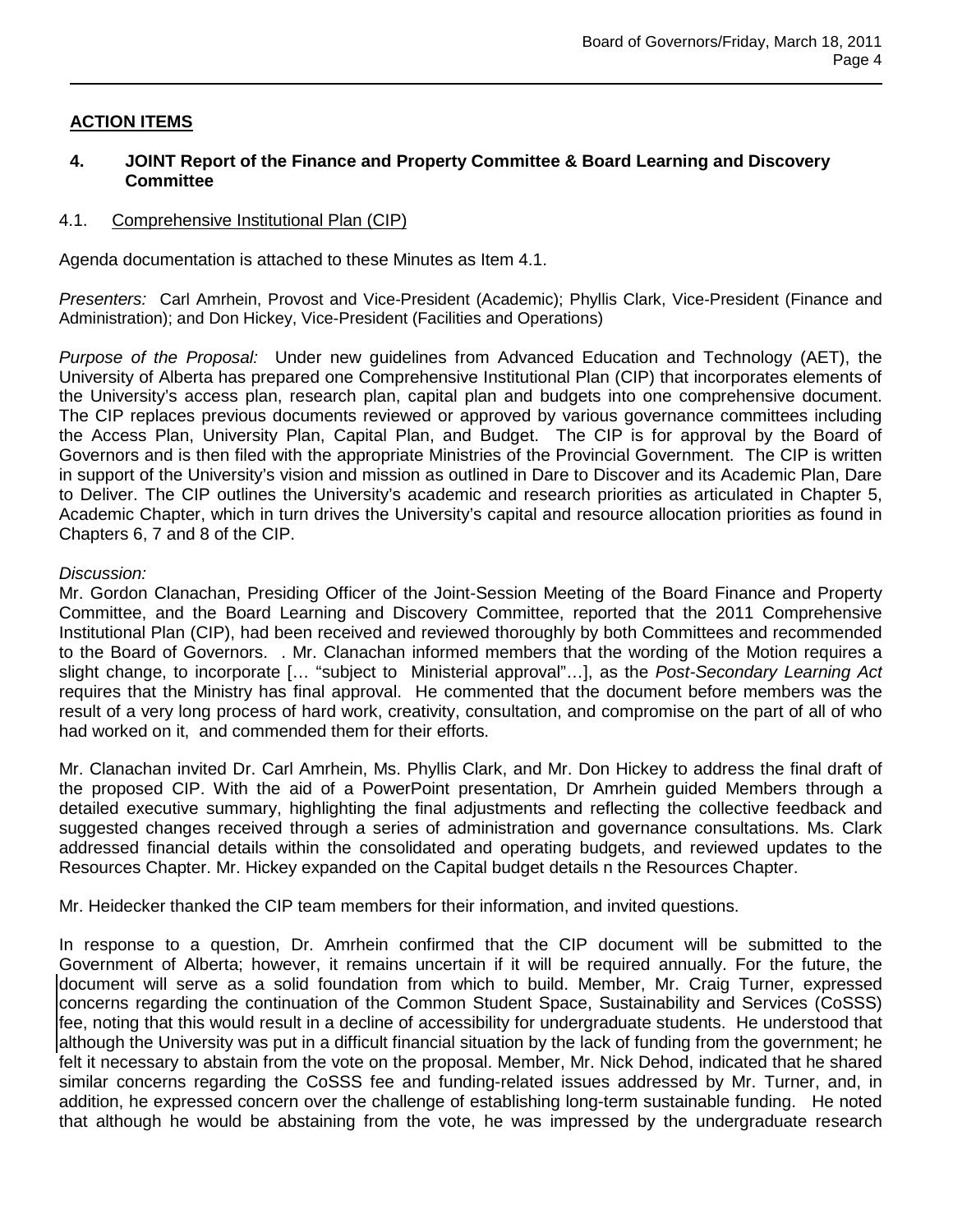component in the proposal, and was appreciative of the Administration's consultation with the student.

In response to a question received, and to preface a discussion of the University's response to the South Campus Neighborhood Coalition (SCNC), the Board Chair addressed a letter of concern prepared and sent by members of the South Campus Neighborhood Coalition to the President, senior administrators, Board Chair, and several Board members. A copy of the letter was provided to Board Members for reference and information (and is attached to these Minutes as Item 4.1). A formal response by the Board Chair will be composed, and sent to the South Campus Neighborhood Coalition.

The Board Chair noted that Dr. Debra Pozega-Osburn, Vice-President (University Relations) and Mr. Don Hickey will be jointly-addressing the key areas of concern noted in the correspondence, and as identified by the South Campus Neighborhood Coalition. Mr. Hickey was asked to provide further clarity on the South Campus Community Consultation process, including the University's compliance with the 2002 Long Range Development Plan. Mr. Hickey reviewed a comprehensive report that listed a chronological order of the University's ongoing governance and external/internal consultation, and highlighted key areas of focus for short/long capital projects, as approved in Long Range Development plan.

Consensus from Board members, indicated strong support towards the ongoing community consultation plans, and the plans to continue engaging key stakeholder groups, whereby advocating the University's strong commitment to discuss and mitigate community concerns. A second motion proposed by Board members emerged during discussion of agenda item 4.1.

Mr. Hickey thanked the members of the Board for their time and support.

Motion I: Clanachan/Teskey

Subject to Ministerial approval as per the Post-Secondary Learning Act section 78(3) THAT the Board of Governors, on the recommendation of the General Faculties Council Academic Planning Committee, the Board Finance and Property Committee and the Board Learning and Discovery Committee approve the inaugural 2011 University of Alberta's Comprehensive Institutional Plan (CIP), as set forth in Attachment 1.

**CARRIED**

# **Mr. Craig Turner abstained from the Vote Mr. Nick Dehod abstained from the Vote**

Motion II: Teskey/Clanachan

THAT the Board of Governors affirm that it supports and encourages consultation with the communities surrounding our campuses with respect to campus development, and accepts and affirms the consultation process that has been undertaken by the Administration.

**CARRIED**

# **Ms. Tanya Martell abstained from the Vote**

#### **5. Report of the Finance and Property Committee**

#### .1. Proposed Mandatory Non-Instructional Fees

Agenda documentation is attached to these Minutes as Item 5.1.

*Presenters:* Carl Amrhein, Provost and Vice-President (Academic); Gerry Kendal, University Registrar; Robin Cowan, Assistant Dean (Student Services & Community Affairs), Faculty of Arts

*Purpose of the Proposal:* To establish new Mandatory Student Instructional Support Fees, to change certain existing Mandatory Student Instructional Support fees, and to establish new Non-Instructional Fees.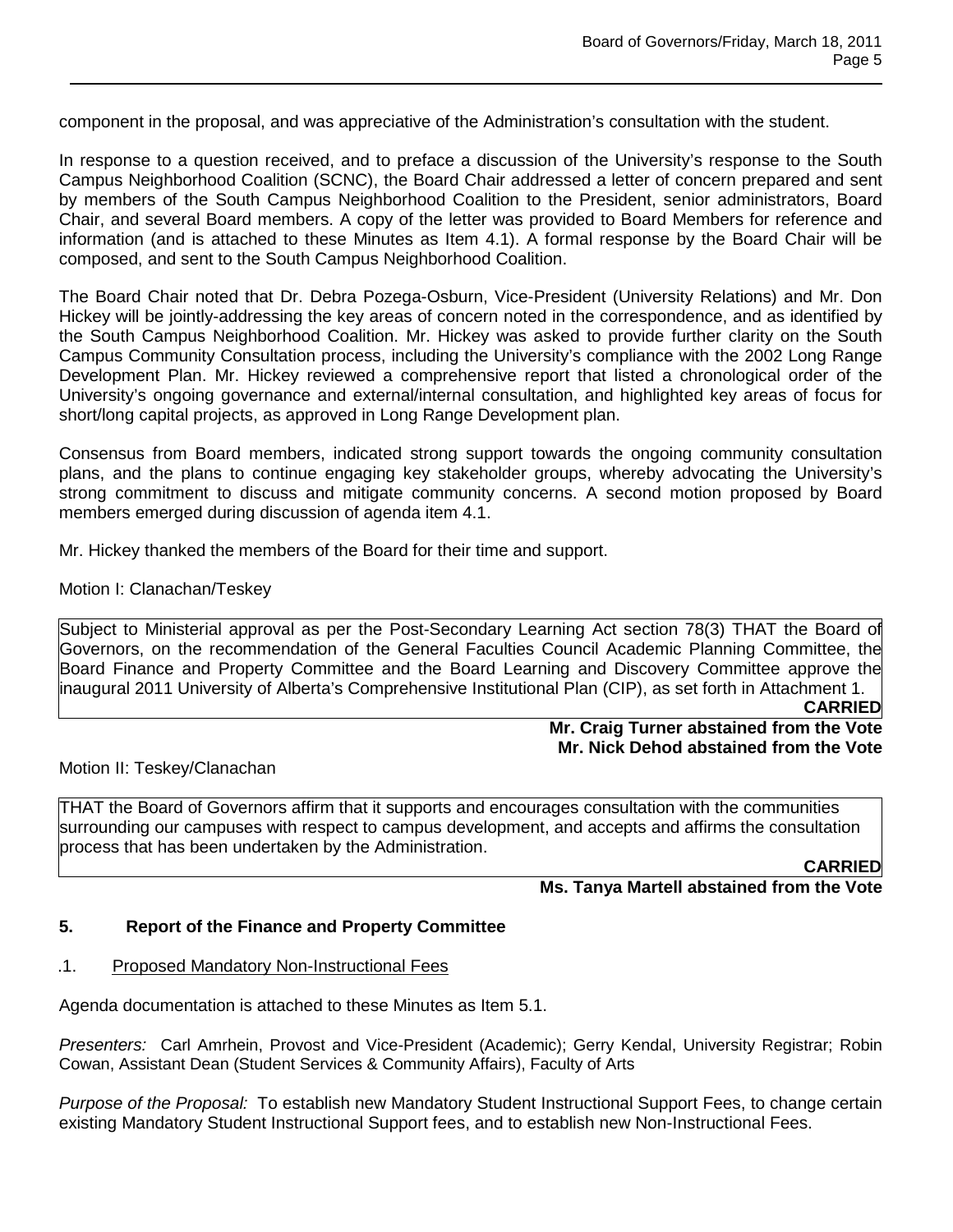# *Discussion:*

Committee Chair, Mr. Gordon Clanachan, introduced this item, considered as an annual reporting item, and provided a brief description of the fee types. Mr. Clanachan asked the Provost to open discussion on the proposed changes to the Mandatory Non-Instructional fees. Dr. Amrhein, assisted by Mr. Gerry Kendal, Registrar, and Robin Cowan, Assistant Dean (Student Services & Community Affairs), Faculty of Arts presented an overview of the elective course activities, identifying other components in relation to fees assessment, including the following travel related considerations: service, tangible goods, and risk management.

Students' Union President, Mr. Nick Dehod, expressed appreciation to the Registrar's Office for the collegial and cordial relationship which has been developed with the Students' Unioni. No questions were raised, and no concerns were identified by the Board.

# Motion: Clanachan/Cheung

THAT the Board of Governors, on the recommendation of the Board Finance and Property Committee, approve the proposed changes to existing Mandatory Student Instructional Support Fees (set forth in Attachment 1), new Mandatory Student Instructional Support Fees (set forth in Attachment 2), and the new Non-Instructional Fees (set forth in Attachment 3), to take effect as noted in each respective attachment.

**CARRIED**

# **6. Report of the Audit Committee**

## 6.1. Revised 2010-2011 Committee Terms of Reference

Agenda documentation is attached to these Minutes as Item 6.1.

*Presenters:* Don Matthew, Chair, Board Audit Committee; and Marion Haggarty-France, University Secretary

# *Purpose of the Proposal:*

- To ensure that the revised terms reflect current practices regarding Committee composition and to ensure alignment of the composition with the Post-Secondary Learning Act.
- To reflect new practices regarding the reporting of enterprise-wide risks.
- To make the minor house-keeping editorial changes as indicated.

#### *Discussion:*

Committee Chair, Mr. Don Matthew, brought forward the proposed Board Audit Committee Terms of Reference, and explained to Members that the terms had been received and well-vetted at the previous Audit Committee meeting, and invited questions.

No questions were raised by members, and no concerns were identified.

#### Motion: Matthew/Francescutti

THAT the Board of Governors, on the recommendation of the Board Audit Committee, approve the proposed Terms of Reference for the Board Audit Committee, as set forth in Attachment 1 to the agenda documentation.

**CARRIED**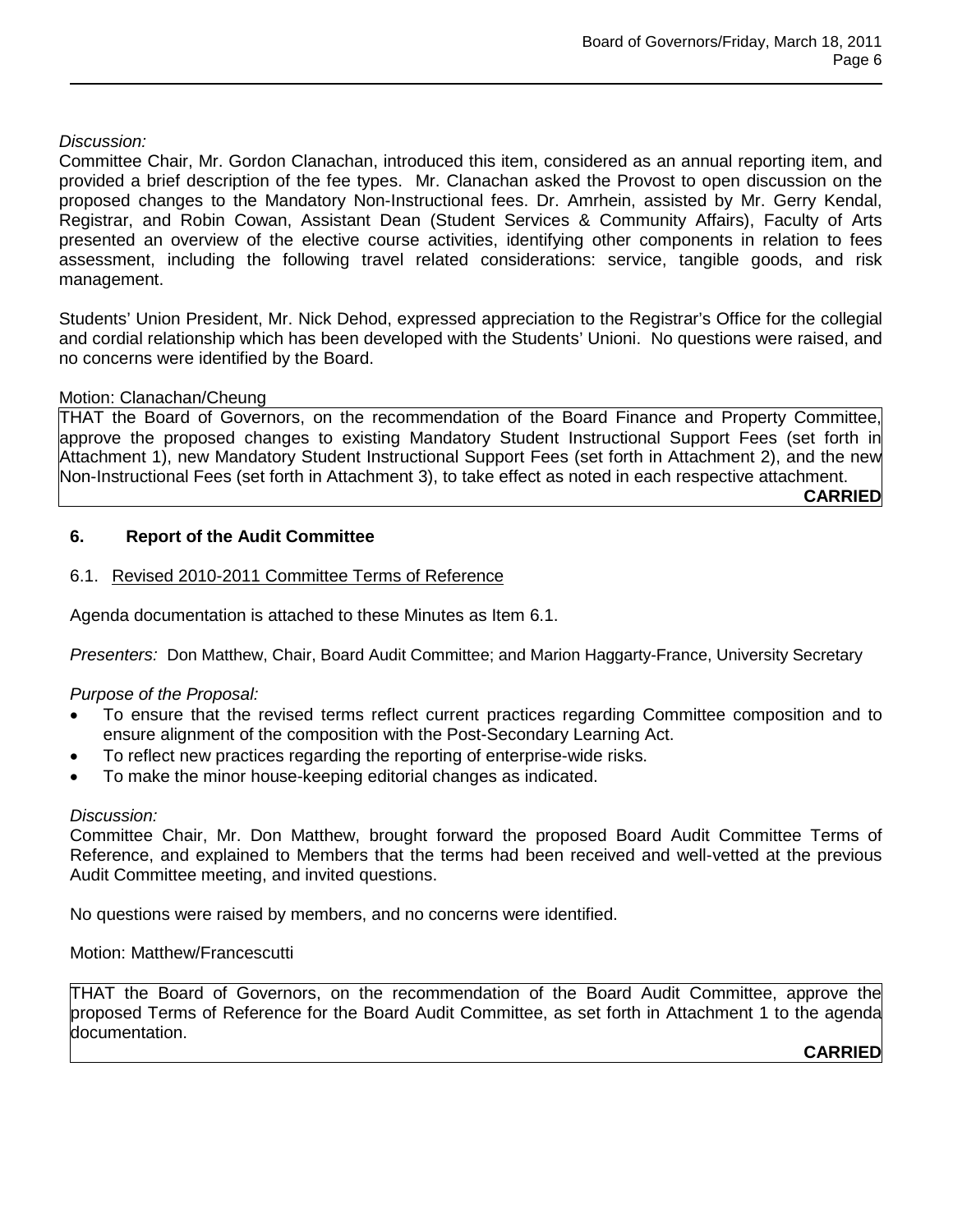# **7. Report of the Safety, Health and Environment Committee**

## 7.1. 2010 - 2011 Revised Committee Terms of Reference

Agenda documentation is attached to these Minutes as Item 7.1.

*Presenters:* Sol Rolingher, Chair, Board Safety, Health and Environment Committee; and Marion Haggarty-France, University Secretary

*Purpose of the Proposal:* 

- To ensure that the revised terms reflect current practices regarding Committee composition and to ensure alignment of the composition with the Post-Secondary Learning Act.
- To reflect new practices regarding the reporting of enterprise-wide risks.
- To make the minor house-keeping editorial changes as indicated.

#### *Discussion:*

Committee Chair, Mr. Sol Rolingher, introduced the item and reviewed the proposed changes to the Revised Terms of Reference. Board members raised no questions or concerns.

Motion: Rolingher/Naqvi

THAT the Board of Governors, on the recommendation of the Board Safety, Health and Environment Committee, approve the proposed Terms of Reference for the Board Safety, Health and Environment Committee, as set forth in Attachment 1 to the agenda documentation.

**CARRIED**

# **8. Report of the Board Chair**

#### 8.1. Appointments to Board Committees

Agenda documentation is attached to these Minutes as Item 8.1.

*Presenter:* Brian Heidecker, Chair, Board of Governors

*Purpose of the Proposal:* To consider the annual appointment roster to Board Committees.

#### *Discussion:*

Board Chair, Mr. Brian Heidecker, reported in detail on his recommended Board appointments, for the consideration and approval by the Board, which included the following:

- o A formal appointment of Board Member, Mr. Ove Minsos, to the Committee of Nominators of the Edmonton Community Foundation effective March 18, 2011, for a term to expire December 31, 2013. No questions were raised, and no concerns by the Board, and the recommendation for a three-year term of appointment received full support.
- o New External Member, Ms. Dawn Graham, to the Board Audit Committee effective March 18, 2011 for a term to expire June 30, 2013
- o New External Member, Mr. Steven Le Poole to the Board Finance and Property Committee effective March 18, 2011 for a term to expire June 30, 2013.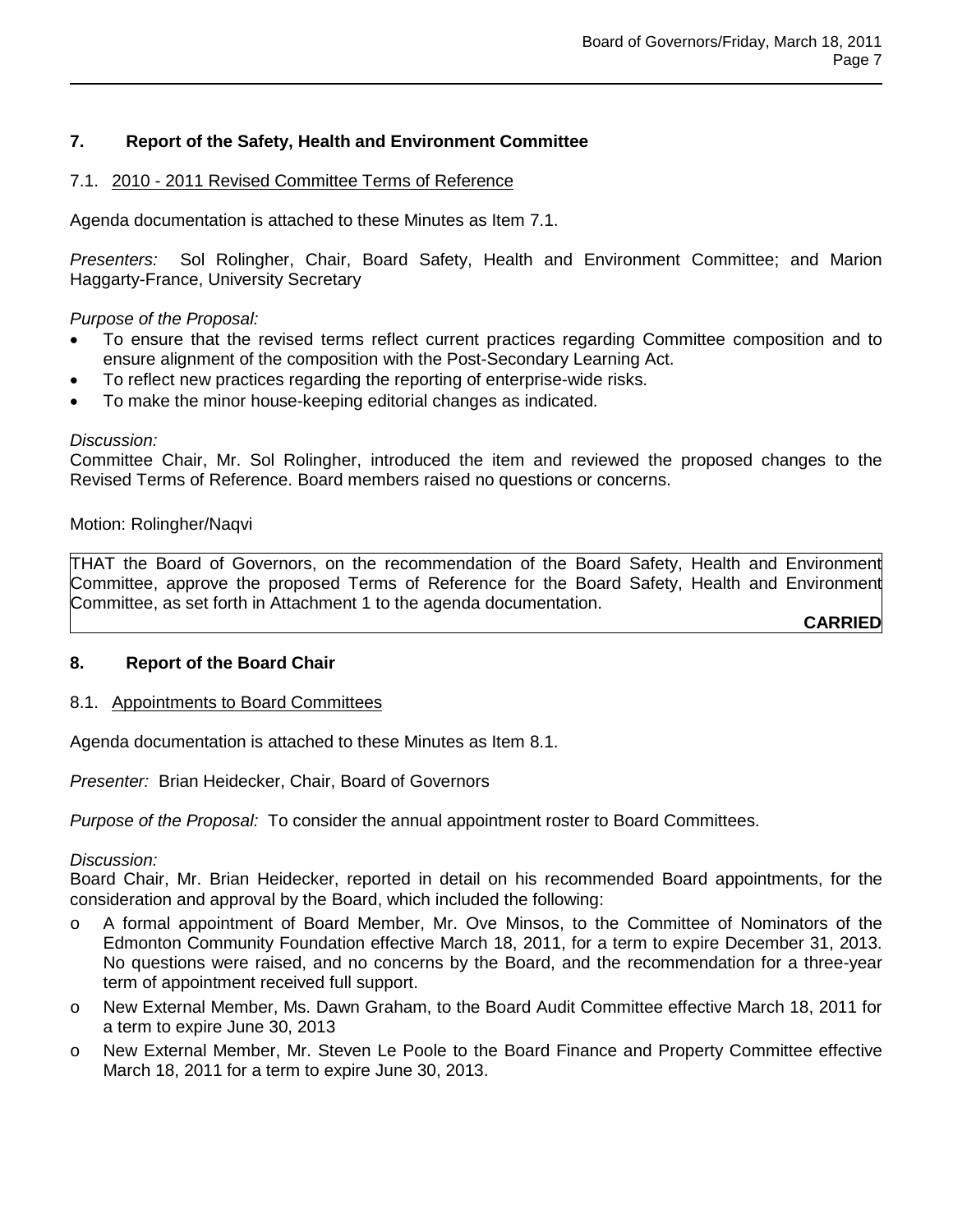## Motion: Francescutti/Matthew

THAT the Board of Governors, on the recommendation of the Board Chair, Mr. Brian Heidecker, approve the appointments to Board and other Committees as set forth in Attachment 1 to the agenda documentation.

**CARRIED**

8.2. Board Appointment to Vice-President Review Committees Agenda documentation is attached to these Minutes as Item 8.2.

*Presenter:* Brian Heidecker, Chair, Board of Governors

*Purpose of the Proposal:* Consider the appointment of a Board member to the Advisory Review Committee for the Vice-President (Finance and Administration), in accordance with Board-approved University of Alberta Policies and Procedures On-Line (UAPPOL) concerning Search and Review Procedures for Vice-Presidents.

*Discussion:*

Board Chair, Mr. Brian Heidecker, brought forward his recommendation to appoint Member, Mr. William (Bill) Cheung to the Advisory Review Committee for the Vice-President (Finance and Administration). Mr. Heidecker noted that the current Board of Governors' Representative, Mr. Don Matthew, unfortunately had to step down due to scheduling conflicts, adding that this is the reason for appointing a new member.

Motion: Teskey/Martell

THAT the Board of Governors, on the recommendation of the Board Chair, Mr. Brian Heidecker, and the Chair of the Board Human Resources and Compensation Committee, Mr. Marc de La Bruyère, and in accordance with the University of Alberta Policies and Procedures On-Line concerning Search and Review Committees for Vice-Presidents, recommend that the Board of Governors approve the appointment of Mr. C.H. William Cheung to the Advisory Review Committee for the Vice-President (Finance and Administration), effective immediately.

# **CARRIED**

# **INFORMATION REPORTS**

# 9. Report of the Audit Committee

Mr. Don Matthew, Chair of the Board Audit Committee, presented the Committee's Report to the Board of Governors, a copy of which is attached to these Minutes as Item 9.

#### 10. Report of the Human Resources and Compensation Committee

Mr. Sol Rolingher, Vice-Chair of the Human Resources and Compensation Committee, presented the Committee's Report to the Board of Governors, a copy of which is attached to these Minutes as Item 10, and noted there were no further updates.

Mr. Rolingher invited Member, Mr. Gordon Clanachan and University Secretary, Ms. Marion Haggarty-France to update on the Board of Governors – Board Evaluation Survey, sent to Board Voting members on Monday, March 14, 2011. Mr. Clanachan reminded members of the confidential nature of this Survey, and as such their names will not be identified, and that all comments will be included within the report –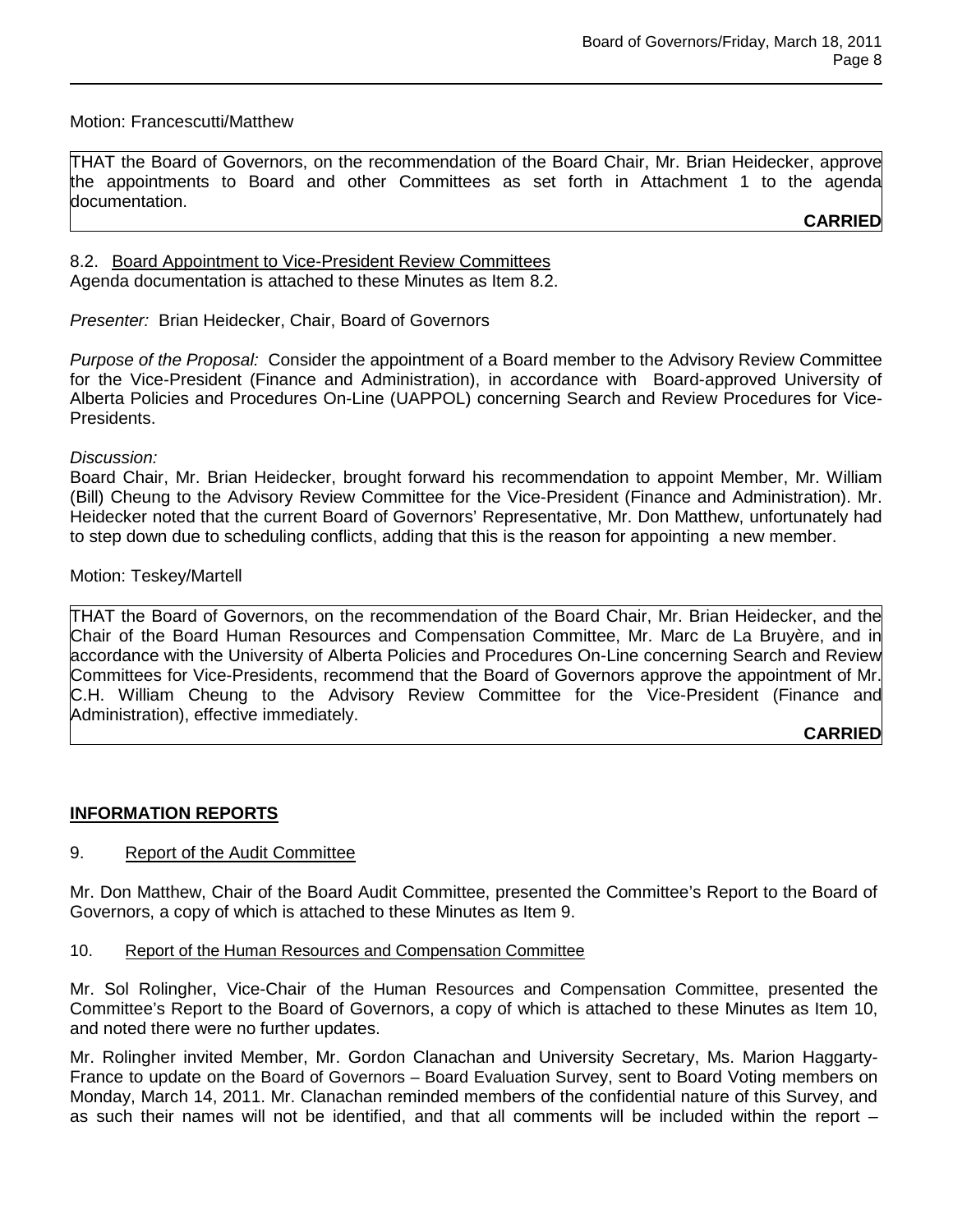*verbatim*. Members have been asked to return the completed survey by March 28, 201. The Board Chair thanked Mr. Gordon Clanachan and Ms. Marion Haggarty-France for their hard work in developing the Board Evaluation survey.

# 11. Report of the Finance and Property Committee

Mr. Gordon Clanachan, Chair of the Board Finance and Property Committee, presented the Committee's Report to the Board of Governors, a copy of which is attached to these Minutes as Item 11.

#### 12. Report of the Safety, Health and Environment Committee

Mr. Sol Rolingher, Chair of the Board Safety, Health and Environment Committee, presented the Committee's Report to the Board of Governors, a copy of which is attached to these Minutes as Item 12. Mr. Rolingher made a special mention of the work of Mr. Philip Stack, Associate Vice-President (Risk Management Services) on the President's Safety Message, now publicly available, and posted on the University website.

## **REGULAR REPORTS**

## 13.1. Report of the Chancellor

Ms. Linda Hughes, Chancellor, presented her report to the Board of Governors. The report is attached to these Minutes as Item 13.1. The Chancellor noted a process has been undertaken to fill five vacancies on the Senate, and forty, high-calibre applications were received. Dr. Debra Pozega-Osburn added that there is an increased desire in the community to be interactive and engage with the University of Alberta.

### 13.2. Report of the Alumni Association

Mr. C.H. William Cheung and Mr. Jim Hole, Alumni Association Representatives, presented the Alumni Association Report to the Board of Governors. The report is attached to these Minutes as Item 13.2. Mr. Cheung updated members on the upcoming joint session between the Alumni Association and University of Alberta International (UAI) for graduate international students coping with post-graduate careers and futures in Canada; thirty-five students are expected to attend.

A member raised a question regarding the status of planning for the 2013 Centenary celebration of the Faculty of Medicine and Dentistry. In response, Dr. Pozega-Osburn reported that Dean Philip Baker has been in communication with University Relations staff, and planning is underway, ensuring that Faculty goals align with the University's centenary goals. The Faculty of Medicine and Dentistry are driving the planning aspects, with University Relations having a supportive role.

#### 13.3. Report of the Students' Union (SU)

Mr. Nick Dehod, Students' Union President, presented the Students' Union Report to the Board of Governors. The report is attached to these Minutes as Item 13.3. Mr. Dehod welcomed Mr. Rory Tighe. Mr. Dehod also reported the details of the proposed *Fall Reading Week* plebiscite and results. The Students' Union will continue to discuss this initiative with students and administration, and continue to consider options. Mr. Craig Turner welcomed and introduced his successor, Mr. Raphael Lepage Fortin, currently a student at Campus Saint-Jean.

# 13.4. Report of the Graduate Students' Association (GSA)

Mr. Roy Coulthard, President, Graduate Students' Association, presented the Graduate Students' Union